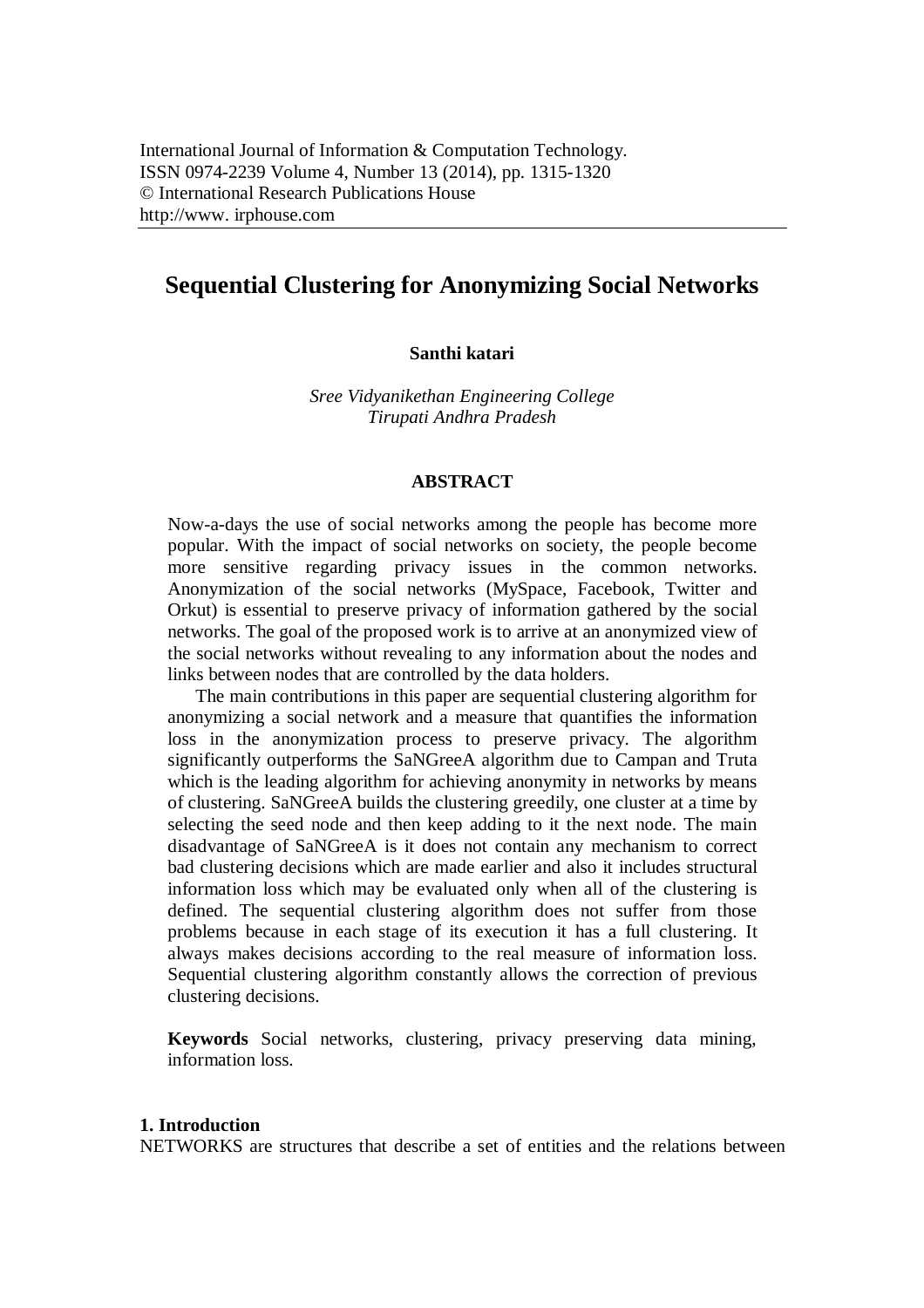them. A social network, for example, provides information on individuals in some population and the links between them, which may describe relations of friendship, collaboration, correspondence, and so forth. Networks are modeled by a graph, where the node of the graph represents the entities and edges denote relationship between them. Real social networks are more complex or contain some additional information such as edges would be labeled and the graph nodes could be associated by attributes that provide demographic information i.e. age, gender, location or occupation etc.

Such social networks are of interest to researchers from many disciplines, be it sociology, psychology, market research, or epidemiology. However, the data in such social networks cannot be released as is, since it might contain sensitive information. Therefore, it is needed to anonymize the data prior to its publication in order to address the need to respect the privacy of the individuals whose sensitive information is included in the data. Data anonymization typically trades off with utility. Hence, it is required to find a golden path in which the released anonymized data still holds enough utility, on one hand, and preserves privacy to some accepted degree on the other hand.

In this paper we propose a novel anonymization technique based on clustering the nodes into super-nodes of size at least k, where k is the required anonymity parameter. The study of anonymizing social networks has concentrated so far on centralized networks, i.e., networks that are held by one data holder or player. But in distributed settings, the network data is split between several players.

This study deals with social networks where the nodes could be accompanied by descriptive data, and propose a novel anonymization method (namely, by clustering the nodes).that concerns anonymized views of the graph with significantly smaller information losses than anonymizations issued by the algorithms of [2] and [3].

## **II. Anonymization by clustering**

In general we view the social network as a simple undirected graph, with  $G = (V, E)$ , where V= { $v_1,...,v_N$ } is the set of nodes and  $E \subseteq {}^VC_2$  is the set of edges. Each node represents to an individual in the graph and edge which connects two nodes describes the relationship between respective individuals. Each node in the social network graph is described by set of non identifying attributes like zip code or age, which are called quasi identifiers. Combination of such attributes could be used for unique identification by means of linking attacks [4]. Quasi identifiers are not themselves "unique Identifiers".

To summarize, a novel anonymized social network is defined as follows:

**Definition 2.1.** Let  $A_1$ . . . $A_i$  be a collection of quasi identifier attributes. A social network over V={ $v_1,...,v_N$ } is SN=(V,E,R) where  $E \subseteq {}^{V}C_2$  is the structural data (edges), describing relationship between individuals in V, and  $R = \{R_1, R_N\}$ , where  $R_n$  $A_1 X$ ...  $X A_1$  1  $\leq$  n  $\leq$  N, are the descriptive data of the individuals in V.

As in [1], [2], [3], we consider anonymizations of a given social network by means of clustering. Let  $C = \{C_1, ..., C_T\}$  be a partition of V into disjoint subsets, or clusters; i.e.,  $V = Ut=1^T$  and  $C_t \cap C_s = \Box$  for all  $1 \le t \ne s \le T$ . The corresponding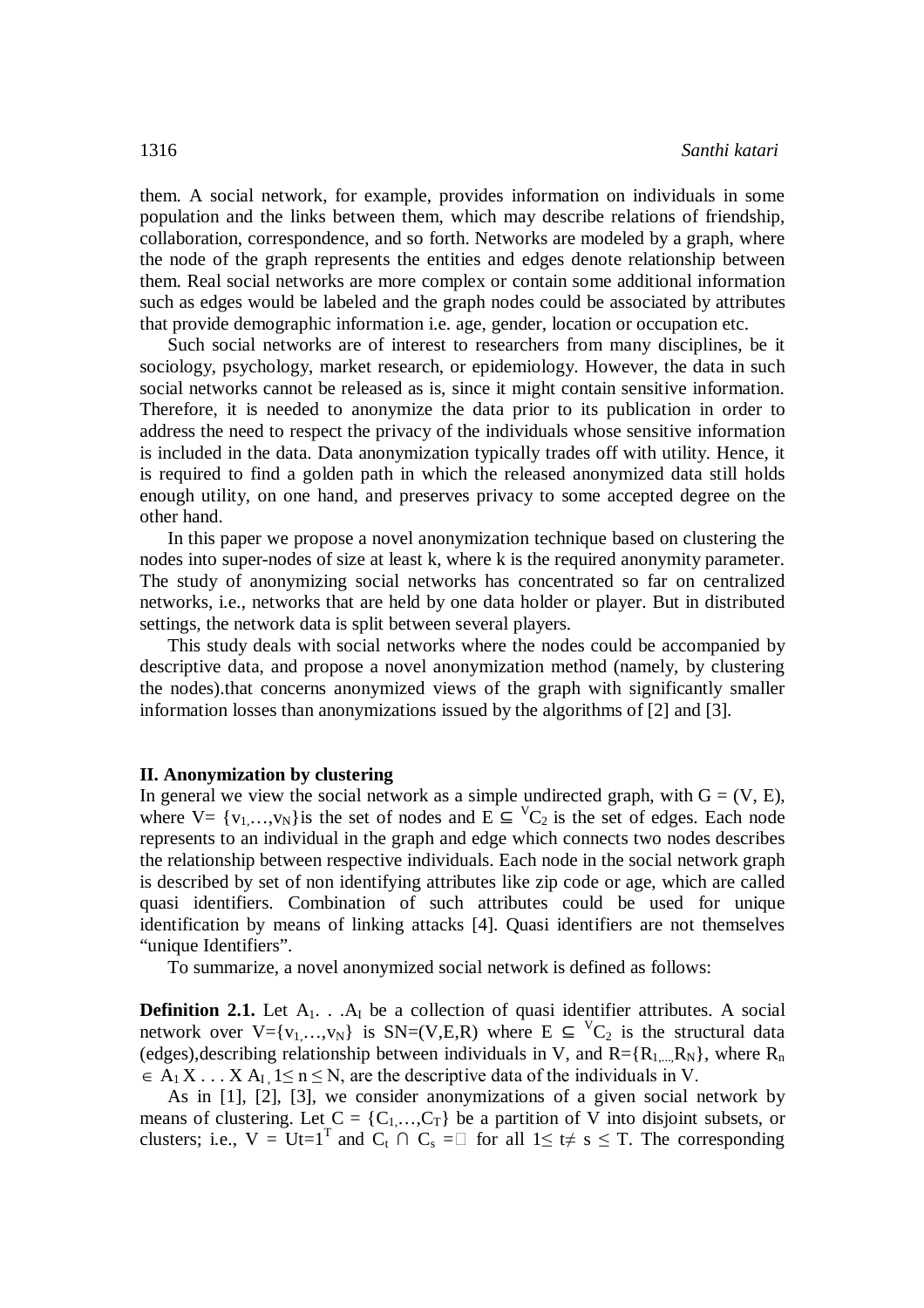clustered graph  $G_c = (V_c; E_c)$  is the graph in which the set of nodes is  $V_c = C$ , and an edge connects  $C_t$  and  $C_s$  in  $E_c$  iff E contains an edge from a node in  $C_t$  to a node in  $C_s$ . Each node  $C_t \in V_c$  is accompanied by two pieces of information  $|C_t|$  (the number of original V -nodes that  $C_t$  contains), and et, which is the number of edges in E that connect nodes within C<sub>t</sub>. In addition, each edge  $\{C_t; C_s\} \in E_c$  is labeled by a weight  $e_{t,s}$  that stands for the number of edges in E that connect a node in  $C_t$  to a node in  $C_s$ .



Fig1 : A network and a corresponding clustering

Let  $G_c = (V_c, E_c)$  be a clustered graph that was derived from a graph  $G = (V, E)$  of some social network  $SN = (V,E, R)$ . Then, in addition to the structural data, which is given by E<sub>c</sub> and the integral labels of the nodes, ( $|C_t|$ ,  $e_t$ ) and of the edges,  $e_{t,s}$ , one accompanies such a graph with descriptive data that is derived from the original descriptive data R. We apply the common method in anonymizing tabular data, and that is the generalization of the quasi-identifiers. Each of the quasi-identifiers,  $A_i$ ,  $1 \leq$ i≤ I, is accompanied by a collection of subsets,  $A_i$ , which are the subsets of  $A_i$  that could be used for generalization.

**Definition 2.2.** Let  $SN = (V,E,R)$  be a social network and let  $\bar{A}_{1,\ldots}$   $\bar{A}_{I}$  be generalization taxonomies for the quasi identifier attributes  $A_1, \ldots, A_l$ . Then given a clustering  $C = \{C_{1,...}, C_{T}\}\$  of V, the corresponding clustered social network is  $SN=(C, V, E_c, R^{T})$ where

 $E_c \subseteq {}^V C_2$  is a set of edges on  $V_c$ , where  $\{C_t, C_s\} \in E_c$  iff there exist  $V_n \in C_t$  and  $V_n$  $\in C_s$  such that  $\{V_n, V_n\} \in E;$ 

The clusters in  $V_c$  are labeled by their size and the number of intra-cluster edges, while the edges in  $E_c$  are labeled by the corresponding number of inter-cluster edges in E;

 $R^I = \{ R_1^I, \ldots, R_T^I \}$ , where  $R_t^I$  is the minimal record in  $\bar{A}_1 X \times \bar{A}_I$  that generalizes all quasi-identifier records of individuals in  $C_t$ ,  $1 \le t \le T$ .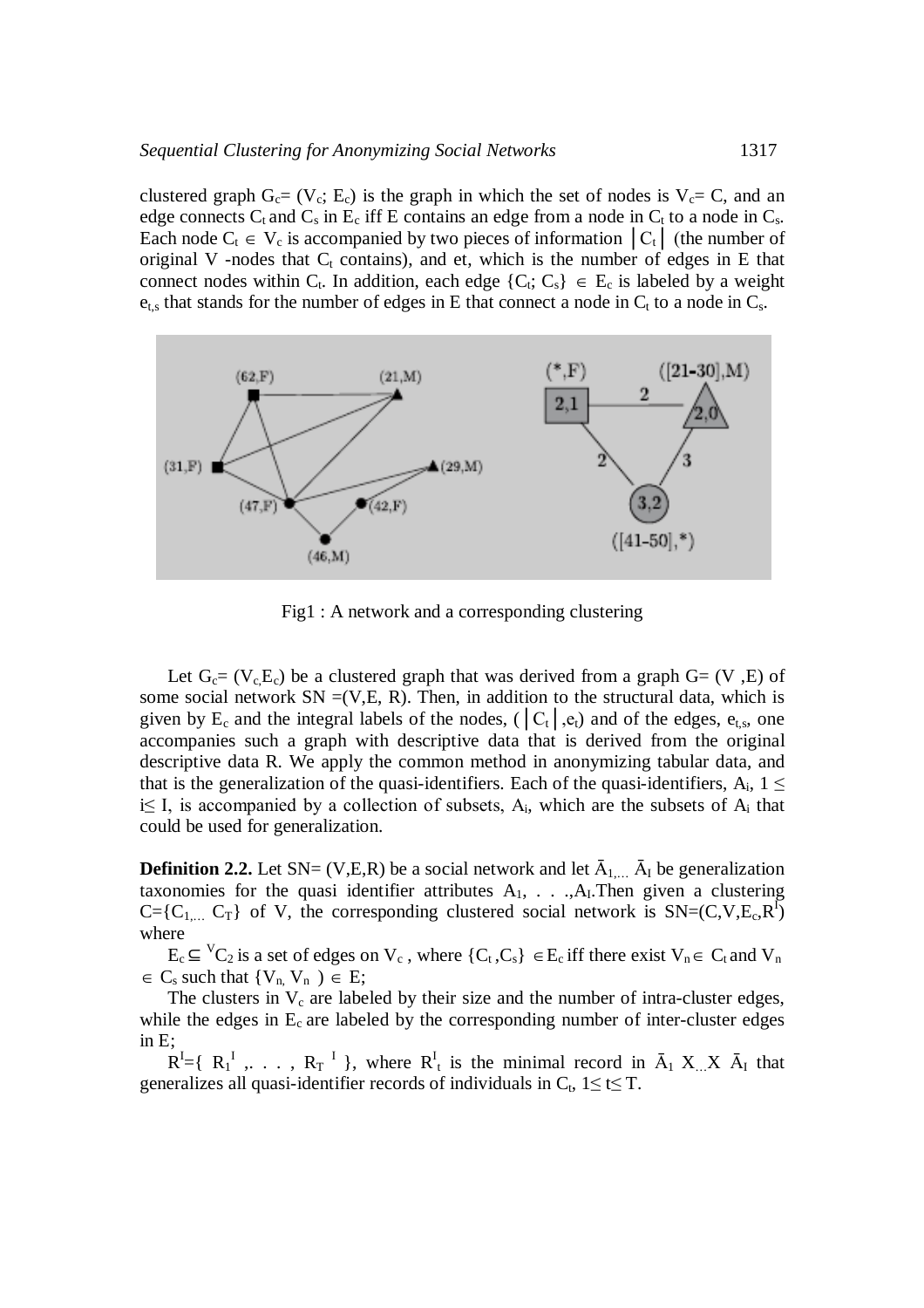# **iii. SEQUENTIAL CLUSTERING ALGORITHM**

The sequential clustering algorithm for k-anonymizing tables was presented in [7]. It was shown there to be a very efficient algorithm in terms of runtime as well as in terms of the utility of the output anonymization. We proceed to describe an adaptation of it for anonymizing social networks.

- Input: A social network  $S\mathcal{N}$ , an integer k.
- Output: A clustering of SN into clusters of size  $\geq k$ .
- 1) Choose a random partition  $C = \{C_1, \ldots, C_T\}$  of V into  $T := \lfloor N/k_0 \rfloor$  clusters of sizes either  $k_0$  or  $k_0 + 1$ .
- 2) For  $n = 1, ..., N$  do:
	- a) Let  $C_t$  be the cluster to which  $v_n$  currently belongs.
	- b) For each of the other clusters,  $C_s$ ,  $s \neq t$ , compute the difference in the information loss,  $\Delta_{n:t\rightarrow s}$ , if  $v_n$  would move from  $C_t$  to  $C_s$ .
	- c) Let  $C_{s_0}$  be the cluster for which  $\Delta_{n:t\rightarrow s}$  is minimal.
	- d) If  $C_t$  is a singleton, move  $v_n$  from  $C_t$  to  $C_{s_0}$  and remove cluster  $C_t$ .
	- e) Else, if  $\Delta_{n:t\to s_0}$  < 0, move  $v_n$  from  $C_t$  to  $C_{s_0}$ .
- 3) If there exist clusters of size greater than  $k_1$ , split each of them randomly into two equally-sized clusters.
- 4) If at least one node was moved during the last loop, go to Step 2.
- 5) While there exist clusters of size smaller than  $k$ , select one of them and unify it with the cluster which is closest.
- 6) Output the resulting clustering.

# **Fig 2: Sequential Clustering Algorithm**

This algorithm starts with a random partition of the records into clusters. Then it goes over the n records in a cyclic manner and for each record checks whether it may be moved from its current cluster to another one while increasing the utility of the induced anonymization. This loop may be iterated when it reaches a local optimum (a stage in which no single record transition). As there is no guarantee that such procedure finds the global optimum, it may be repeated several times with different random partitions as the starting point in order to find the best local optimum among those repeated searches.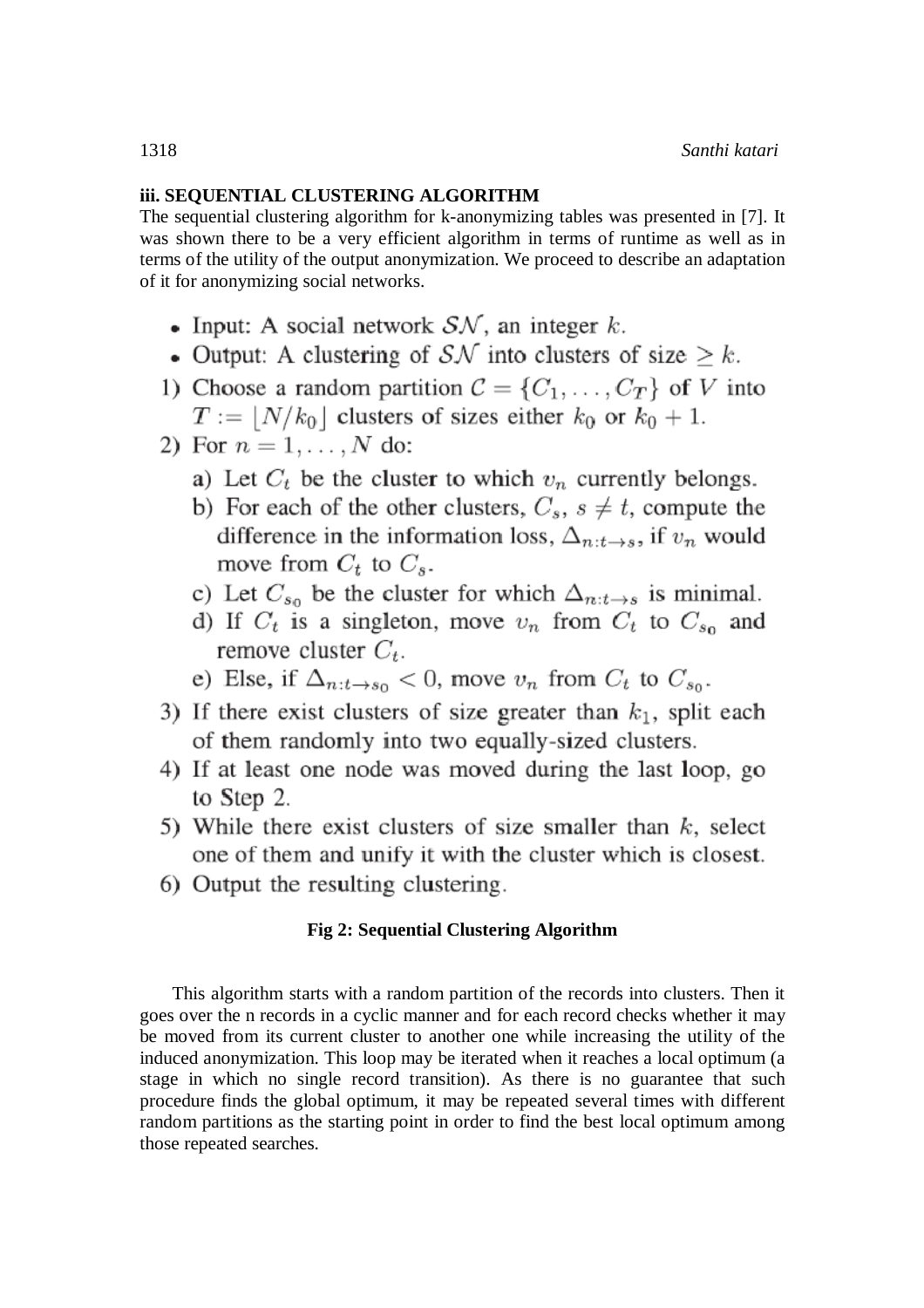#### **IV. A Modified Structural Information Loss Measure**

Let B be the N X N adjacency matrix of the graph G=(V,E)i.e.,  $B(n,n^I)=1$  if  $\{V_n, V_n^I\}$  $E \in E$  and  $B(n,n^I)=0$  otherwise. Then, a Hamming-like distance is defined on V as follows:

$$
D(n, n') := \frac{|\{\ell \neq n, n' : B(n, \ell) \neq B(n', \ell)\}|}{N - 2}.
$$

This definition of distance induces the following measure of structural information loss per cluster

$$
I'_{S}(C_t) = \frac{1}{\binom{|C_t|}{2}} \cdot \sum_{v_n, v_{n'} \in C_t} D(n, n') ,
$$

The corresponding overall structural information loss is

$$
I'_{S}(\mathcal{C}) = \frac{1}{N} \sum_{t=1}^{T} |C_t| \cdot I'_{S}(C_t) = \sum_{t=1}^{T} x(C_t),
$$

Where

$$
x(C_t) = \frac{2}{N(|C_t| - 1)} \sum_{v_n, v_{n'} \in C_t} D(n, n').
$$

In other words,  $I<sup>I</sup><sub>S</sub>$  of a given cluster is the average distance between all pairs of nodes in that cluster, and  $I_{S}^{I}$  of the whole clustering is the corresponding weighted average of structural information losses over all clusters. For calculating descriptive information loss we use here LM metric. The LM metric associates the following loss of information with each of the nodes in that cluster,

$$
I_D(C_t) = \frac{1}{I} \sum_{i=1}^{I} \frac{|R_i(i)| - 1}{|A_i| - 1};
$$

The overall LM information loss is the result of averaging those losses of information over all nodes in V, i.e.

$$
I_D(\mathcal{C}) = \frac{1}{N} \cdot \sum_{t=1}^T |C_t| \cdot I_D(C_t) .
$$

Finally total weighted measure of information loss is then  $I'(\mathcal{C}) = w \cdot I_D(\mathcal{C}) + (1 - w) \cdot I'_S(\mathcal{C})$ ,

Where  $w \in [0,1]$ . Whenever the sequential clustering algorithm implements one of its decisions—be it moving a node from one cluster to another, splitting a large cluster, or unifying two small clusters—all that is needed in order to update I0 is to